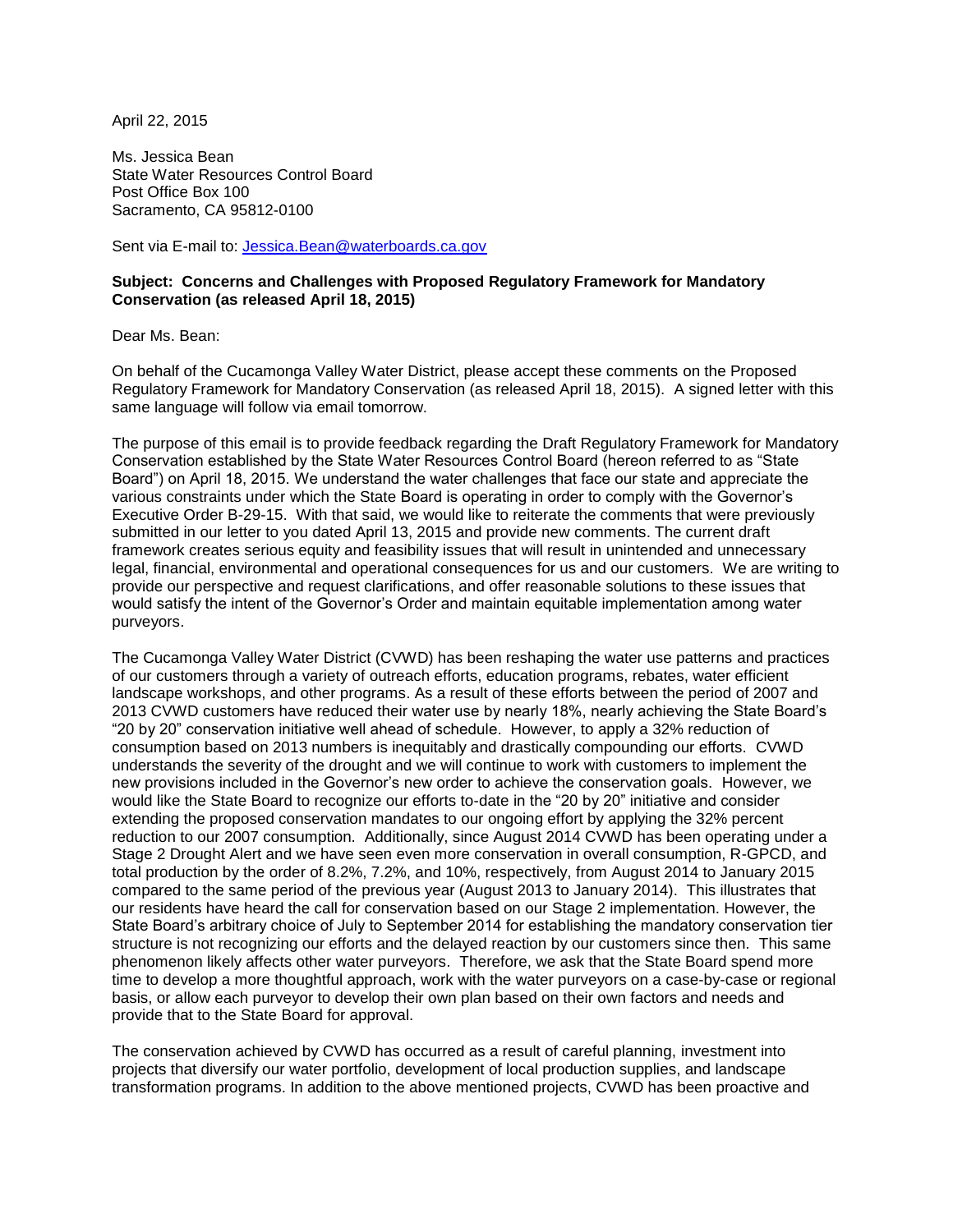ahead of most of the state in other areas of conservation with the utilization of technology such as the installation of "smart" water meters which includes a sophisticated leak detection component.

If the State Board truly intends 32% reduction of 2013 numbers, then the State Board must understand that CVWD and their fellow water purveyors need time to implement these drastic conservation measures. CVWD is currently in the process of developing and passing ordinances, rules, and new rate structures that will take us to the next stage(s) of conservation and that will encourage and/or enforce the State Board's proposed level of conservation. It takes time to ensure that our rules are equitable and fair to our customers. In addition, a drastic effort like this is a great financial burden to CVWD and our customers. With very few incentive programs in place and potential losses in revenue, agencies like ours need more time to financially plan for these types of programs and we also look to the State Board to provide grants and/or relief directly to us and our water customers alike.

We find the Urban Water Management Reporting Tool and methodology to be confusing, inconsistent and inequitable. The following are our observations of the reports:

- 1. The calculated R-GPCD based on production data unfairly penalizes our residential customers for non-revenue water (i.e. water loss, water theft, etc.), something that our customers have no control over, much less our residential customers only as calculated in the R-GPCD. There is a field in the reporting tool that requests non-revenue water, yet it does not factor into any calculation. That said, it is CVWD's responsibility to manage non-revenue water to as little as practical, something we already take very seriously, we take pride on an annual average 6% which is better than the industry standard, and that we will strive to further reduce in light of the drought. Therefore, please provide reasoning and clarification for the request of non-revenue water and what does the State Board intend to do with this information?
- 2. The reporting process deadline of the 15th of each month is problematic for our agency due to the fact that we have a bi-monthly billing system. CVWD has very complete and accurate consumption data from metering of all water users; however because of the nature of bi-monthly billing the data is not available immediately. Production is more readily available but the data is highly estimated. Please consider different reporting data and methodologies that would allow water purveyors to report on a basis that works best and most accurate for them. If the current data collection method is continued we would request that our data be reconciled once all of our billing is accounted for the reporting month to ensure its accuracy.
- 3. There are optional fields in the reporting tool for reporting recycled water. It is not clear how recycled water works into the methodology. In other words, it is not clear if there is a reward or penalty for use of recycled water. CVWD takes pride in converting drinking water users to recycled water, thereby conserving our precious fresh water resources. We ask that the State Board clarify this confusion and reward the use of direct recycled water use, recharge, and other beneficial uses.
- 4. Each water purveyor has different customer types, distributions of those customer types, demographics, climate, topography, etc. A blanket tier structure for the entire state based on R-GPCD without consideration for these factors is inequitable for us, our residents, and other water purveyors. We ask that the State Board consider other factors to more fairly distribute the burden of conservation across the state and within our own District.

To address the challenges that our region will face in implementation if the regulations are developed from the current framework as proposed, we respectfully and strongly suggest that the State Board to consider the following:

1. A more thoughtful approach to the implementation of the emergency drought regulations. Given time and consultation, the State Board would avoid the multitude of unintended legal, economic, environmental and operational consequences that will cascade from the current proposed framework. We would allow reasonable time for consultation with water managers and other stakeholders, who can help foresee full implications of various implementation pathways and head off unintended consequences.